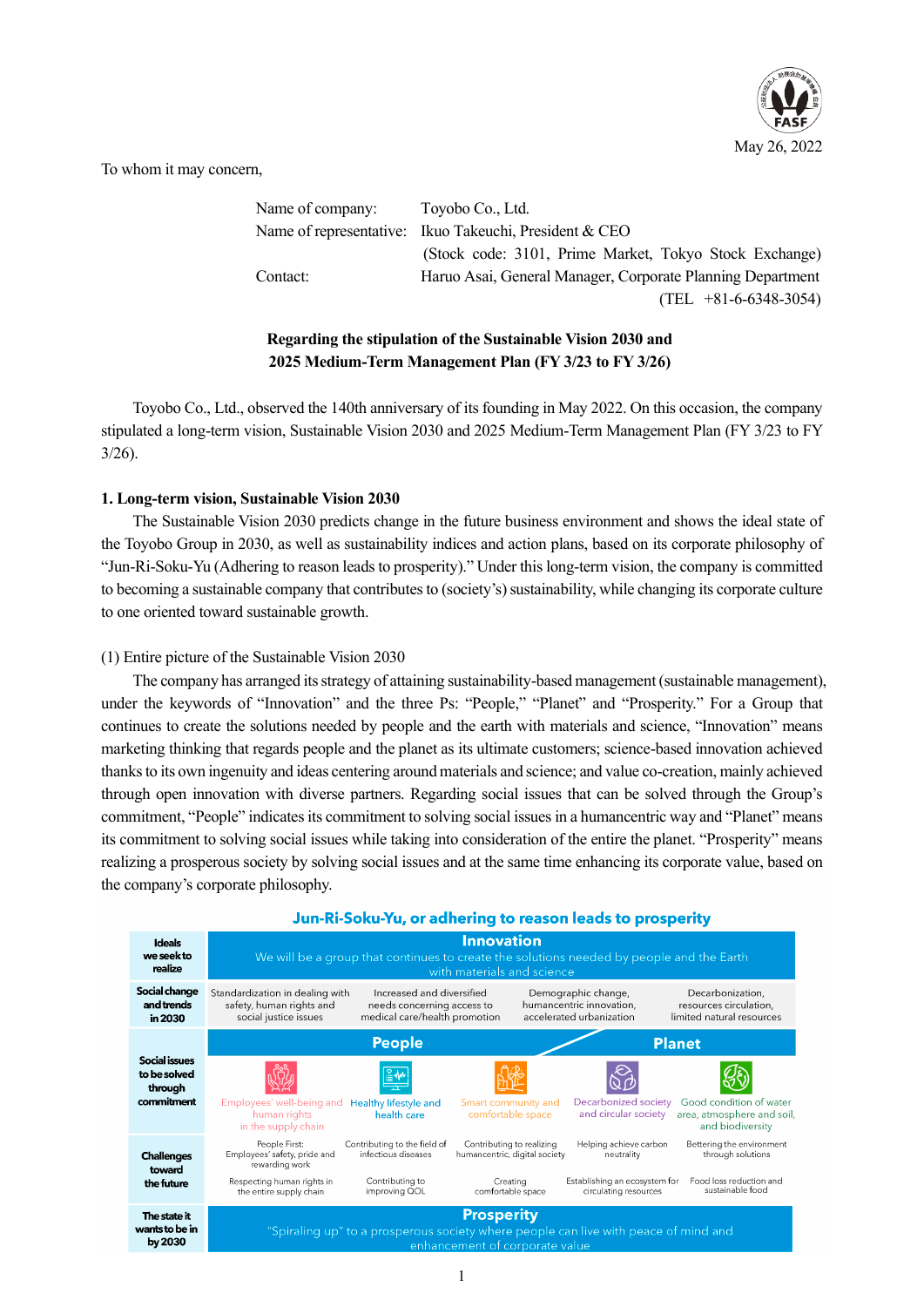- (2) The ideal state the company seeks to realize by 2030
- "Spiraling up" to a prosperous society where people can live with peace of mind and the enhancement of corporate value
	- 1) Contributing to solving social issues through business operations
	- 2) Sustainable growth (solid foundation and track for future growth)
	- 3) People First (safe working environment where employees can work with peace of mind, pride and rewarding work, self-growth)
- $\blacksquare$  Main sustainability indices
	- Serious incidents: zero
	- Employee engagement score: over 70%
	- GHG emissions cut over FY 3/14: over 46% (attaining carbon neutrality in FY 3/51)
	- Ratio of green materials used in main business operations: 60% (assumed to be film business)

#### **2. 2025 Medium-Term Business Plan "Change to Sustainable Growth"**

(1) Basic policy and overall strategy

The 2025 Medium-Term Management Plan (FY 3/23 to FY 3/26) regards the period covered by the plan as a pass point in its efforts to attain the goals stipulated in the Sustainable Vision 2030 and four years of remaking and preparation with the aim of building a foundation for sustainable growth based on a basic policy comprising four measures.



(2) Four measures

■ Measure 1: Thorough safety, disaster prevention, and quality assurance

The entire Group will make all-out efforts to implement this measure by prioritizing the restoration of trust. It will also strengthen its risk management structure. As for the prevention of industrial accidents, the company will steadily implement its master plan for creating an organizational culture that always puts priority on safety, thus attaining zero industrial accidents. The company will focus on reforming its organizational culture to build a quality-first one by rebuilding a quality assurance management structure, while strengthening compliance education so that employees are thoroughly aware of the importance of compliance. Furthermore, Toyobo has established a Risk Management Committee to grasp risks the company faces; detect early and prevent incidents; and take adequate steps to address any incidents.

### ■ Measure 2: Reorganization of the Business Portfolio

Toyobo will map each operation in the company's business landscape on the basis of profitability and growth potential, and categorize it as "businesses focusing expansion," "stable earning businesses," "businesses requiring improvement" or "new businesses to be developed." It then will manage each business operation based on its positioning. The company will continue to actively make investments in film, life science and other operations positioned as "businesses focusing expansion" because they have a competitive edge and their markets are expected to grow. In addition, Toyobo is committed to creating business opportunities in new growth domains by establishing a joint venture with Mitsubishi Corporation. The aim is to make the field of environment and functional materials as the driver for "third growth."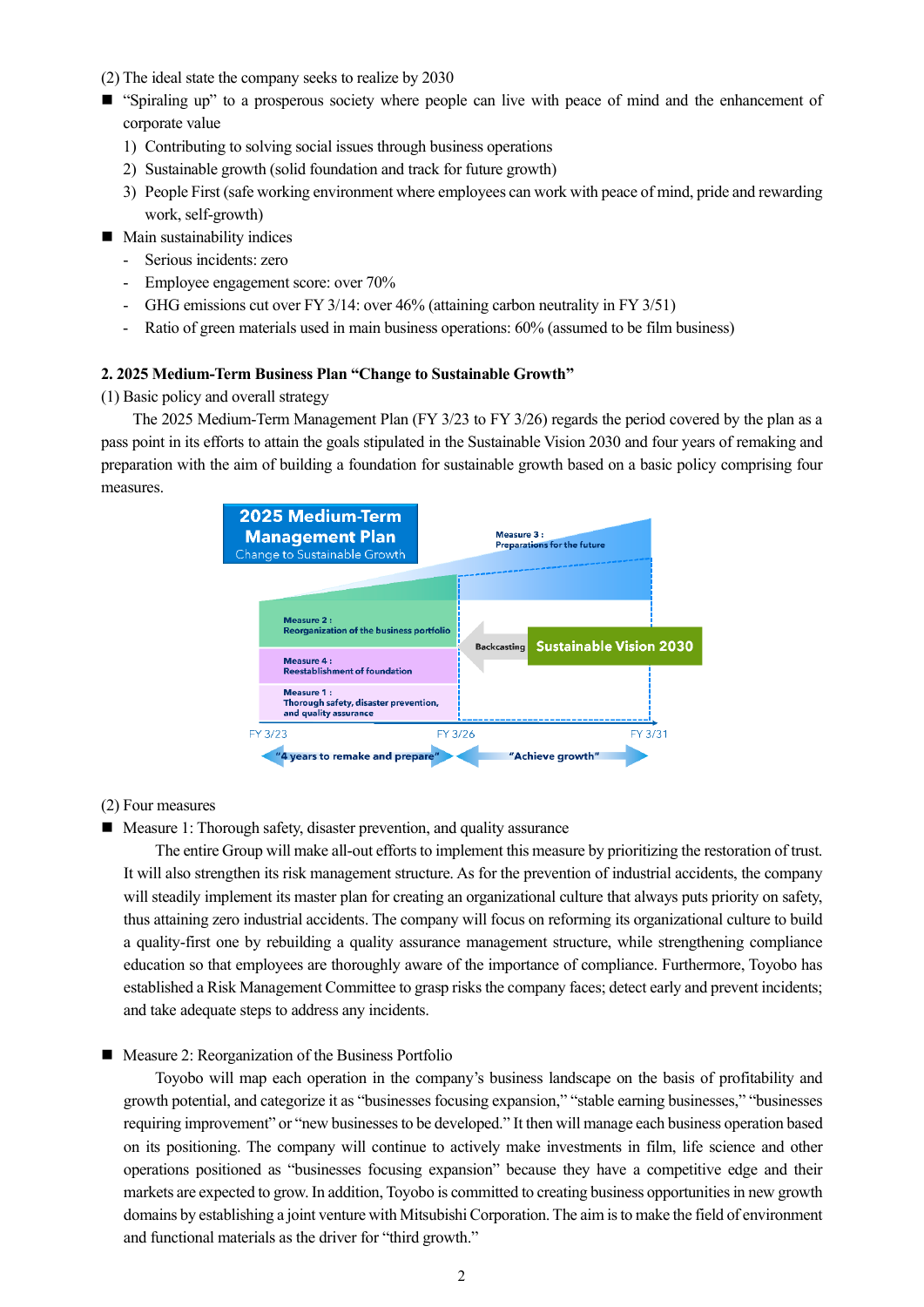### ■ Measure 3: Preparations for the future

The company aims to set new business objectives related to digital society, health care and the environment, among others, centering on the company-wide Mirai Value Proposition Project, and commercialize these endeavors in FY 3/31 and beyond. Also, it will stipulate and implement a digital transformation strategy to accelerate and promote business innovation. Furthermore, it will take concrete measures to help attain carbon neutrality. Toyobo has formulated a roadmap to attain the goals of reducing GHG emissions in Scope 1 and 2 by more than 46% in FY 3/31, compared with FY 3/14, and net zero in Scope 1 and 2 of GHG emissions in FY 3/51, and will make group-wide efforts to attain them. In addition, as a company dealing with plastic products, Toyobo will tie up with other companies to address the environmental impact of plastic products. The planned joint steps include the development of film products made of biomass materials or recycled materials; reduction in the volume of packaging materials; and establishment of a system to collect used plastics.

■ Measure 4: Reestablishment of Foundation

Toyobo will enhance workplace capabilities in manufacturing; develop and foster human resources; and make its workplaces amicable. It will strengthen the foundations necessary for sustainable growth by promoting workplace diversity, including women's empowerment; changing its organizational culture; strengthening its internal inspection function; and ensuring solid governance and compliance practices.

### (3) Growth strategy for main business operations

- $\blacksquare$  Film business
	- With the aim of becoming world's leading green film maker, the company will accelerate a shift to the production of environmentally friendly products and try to attain a 60% green ratio\* of products by the end of FY 3/31 and 100% by the end of FY 3/51. \*The use of biomass and recycled materials, and volume reduction.
	- In packaging film and related fields, Toyobo will address the needs for reducing environmental impacts by producing films using biomass or recycled resin in addition to those designed to promote mono-material packaging for easy recycling. It will also make films thinner for volume reduction.
	- It will focus on marketing transparent vapor-deposited films that have excellent barrier performance to reduce food loss.
	- In the industrial film and related fields, Toyobo will further expand the marketing of mold releasing films for ceramic capacitors. The need for mold releasing films, which are an indispensable component for producing multilayer ceramic capacitors, is expected to grow from now on. The demand for the capacitors is increasing due to the proliferation of teleworking, electric vehicles and high-speed communication standard (5G and beyond). Toyobo will offer a broad lineup of film products, from general-purpose ones to high-end ones, which excel in superior smoothness, and which are made by superb coating technologies.
- Life science business
	- In biotechnology and related domains, the company will take advantage of its technologies to make highperformance proteins and expand diagnostics business involving selling enzymes as a raw material, reagents, diagnostics, and diagnostic devices for genetic testing such as PCR testing. Toyobo's aim is to be a leading global company of the solution business for infection diagnosis.
	- In medical and other related domains, the company will make the most of its membrane separation technology using hollow fibers in producing dialysis membranes for artificial kidneys and virus removing filters, and expand their global sales with the aim of improving the patients' QOL with its membrane technologies.
- Environmental/functional materials business
	- As indicated in the information it disclosed on March 24, 2022, Toyobo plans to establish a joint venture with Mitsubishi Corporation (MC, hereafter) in the environmental/functional materials-related business. By combining its technological capabilities and MC's comprehensive power, including its broad industrial knowledge and networks, Toyobo will aim to boost its presence in the global market and providing solutions to match diverse and complex industrial needs.

\*Information dated March 24, 2022, released by Toyobo, titled "Regarding agreement reached with Mitsubishi Corporation on Toyobo's company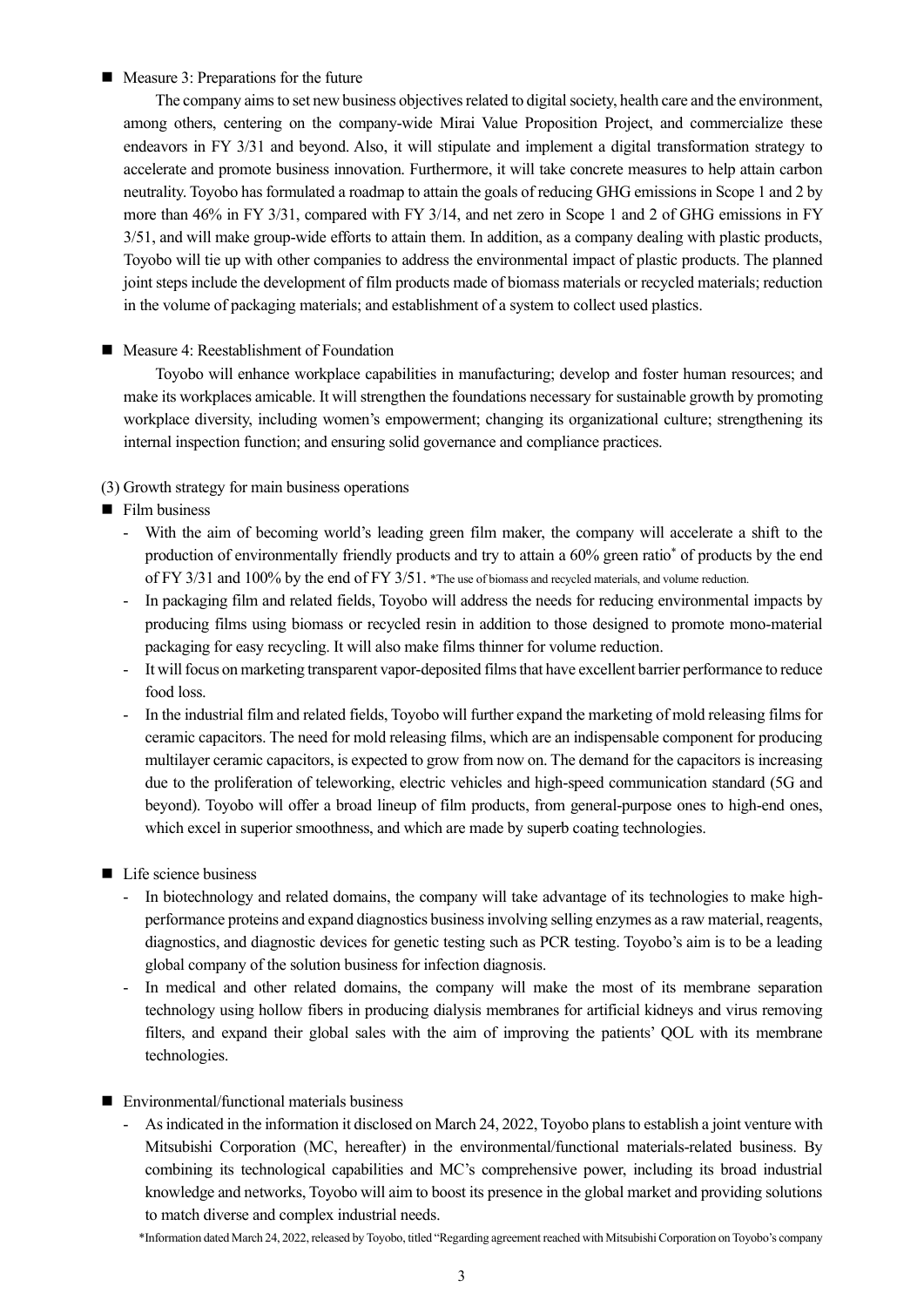split (simple absorption-type company split) involving the spin-off of the functional materials business and establishment of a joint venture" [https://www.toyobo-global.com/system/files/202203/node\\_470/press\\_20220324\\_2\\_e.pdf](https://www.toyobo-global.com/system/files/202203/node_470/press_20220324_2_e.pdf)





### (4) Management goals

1) Financial goals (consolidated)

|                                                | Results for | Forecasts for | Targets for | Image for  |
|------------------------------------------------|-------------|---------------|-------------|------------|
|                                                | FY 3/22     | FY 3/23       | FY 3/26     | FY 3/31    |
| Net sales (¥bn.)                               | 375.7       | 410.0         | 450.0       | 600.0      |
| Operating profit (¥bn.)                        | 28.4        | 24.0          | 35.0        | 50.0       |
| Ratio to sales $(\% )$                         | 7.6         | 5.9           | 7.8         | 8.3        |
| EBITDA (¥bn.)                                  | 48.5        | 45.0          | 63.0        | 90.0       |
| Profit attributable to owners of parent (¥bn.) | 12.9        | 13.0          | 15.0        | 23.0       |
| $ROE$ (%)                                      | 6.8         | 6.6           | $\geq 7.0$  | $\geq 9.0$ |
| ROIC $(\%)^*$                                  | 5.1         | 4.1           | $\geq 5.0$  | $\geq 7.0$ |
| D/E ratio $(\%)$                               | 0.98        | 1.05          | < 1.20      | < 1.00     |
| Net Debt/EBITDA ratio (%)                      | 3.4         | 4.0           | < 5.0       | < 4.0      |

\* NOPAT ÷ (interest-bearing debt + net asset)

### 2) Capital investment

The company plans capital investment totaling 240 billion yen in the next four years, a drastic increase over actual figures made during the period covered by the previous medium-term management plan. It will make safety and industrial accident prevention measures as well as environmental measures among its top priorities and actively make investments for growth. To build a foundation for realizing sustainable growth, Toyobo will sophisticate the core system and strengthen its business foundation as part of its investment in remaking the company.